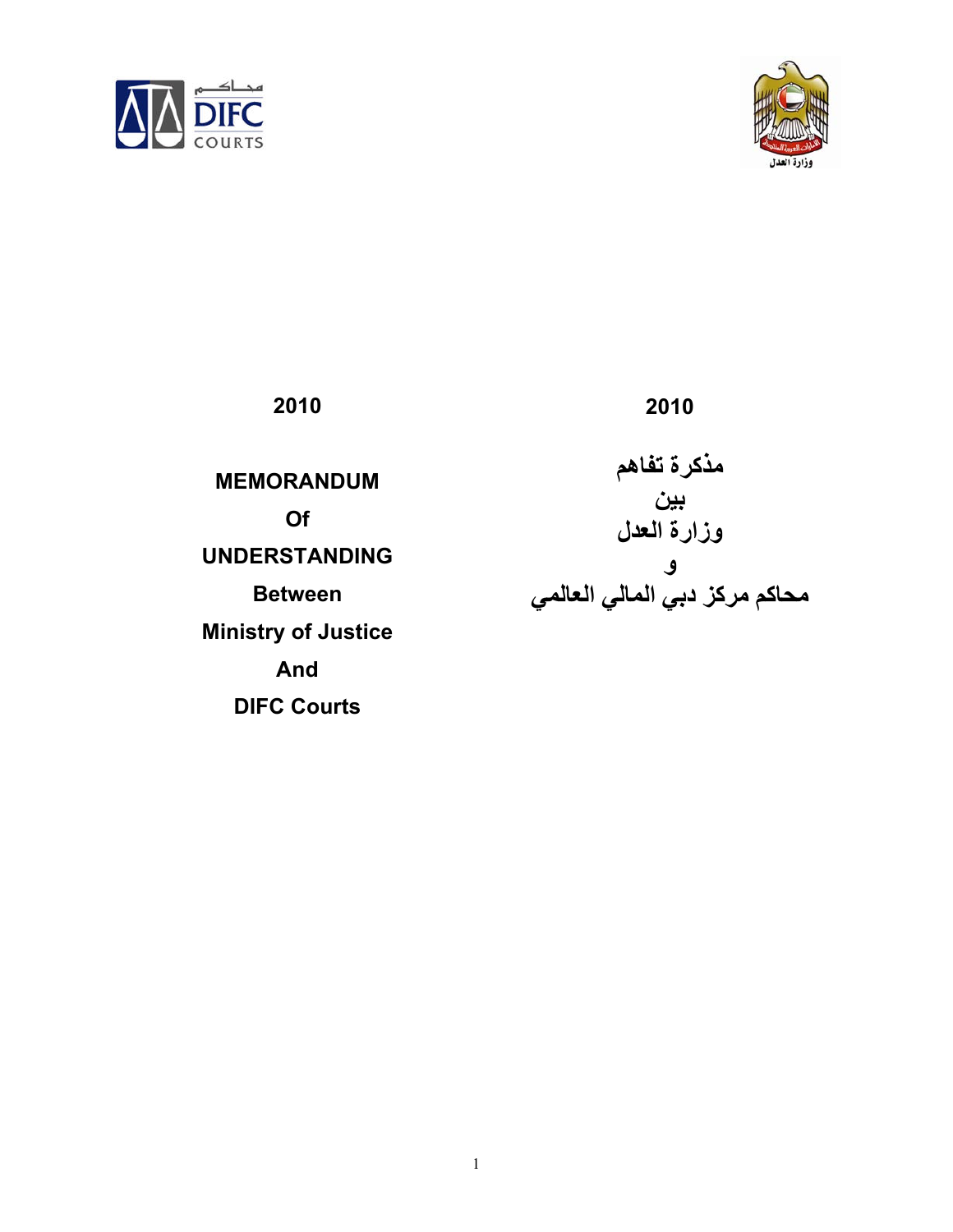



**Memorandum of Understanding ("MOU") Between Ministry of Justice and DIFC Courts** 

**مذآرة تفاهم ("المذآرة") بين وزارة العدل ومحاآم مرآز دبي المالي العالمي**

## **Proposes and Principles** والمبادىء الأهداف

A. The Ministry of Justice and DIFC Courts share many strategic objectives, including strengthening the community's confidence in the judicial system; clarifying and developing judicial legislation within their respective jurisdictions; providing accessible and superlative service to litigants and court users, strengthening judicial cooperation at local, federal, regional and international levels; promoting the use of modern technology to improve efficiency and service; to concerned parties creating performance standards for judicial work; and attracting and developing talented staff.

أ. يجمع وزارة العدل ومحاكم مركز دبي المالي العالمي عدداً من الأهداف الإستر اتيجية بما فيها تعزيز ثقة المجتمع في النظام القضائي وتوضيح وتطوير التشريع القضائي ضمن اختــصاصهما و تقــديم خــدمات للمتقاضــين والمتعـاملين وتسهيل الوصـول إليهـا وتعزيز التعساون القسضائي المحلسي والاتحسادي والإقليمسي والسدولي وتسشجيع اسستخدام التكنولوجيـا الحديثـة لتحسين الكفاءة وخدمـة الأطر اف المعنيـة، وتحديـد مؤشـر ات الأداء للعمل القضائي واستقطاب وتطوير موظفين أكفاء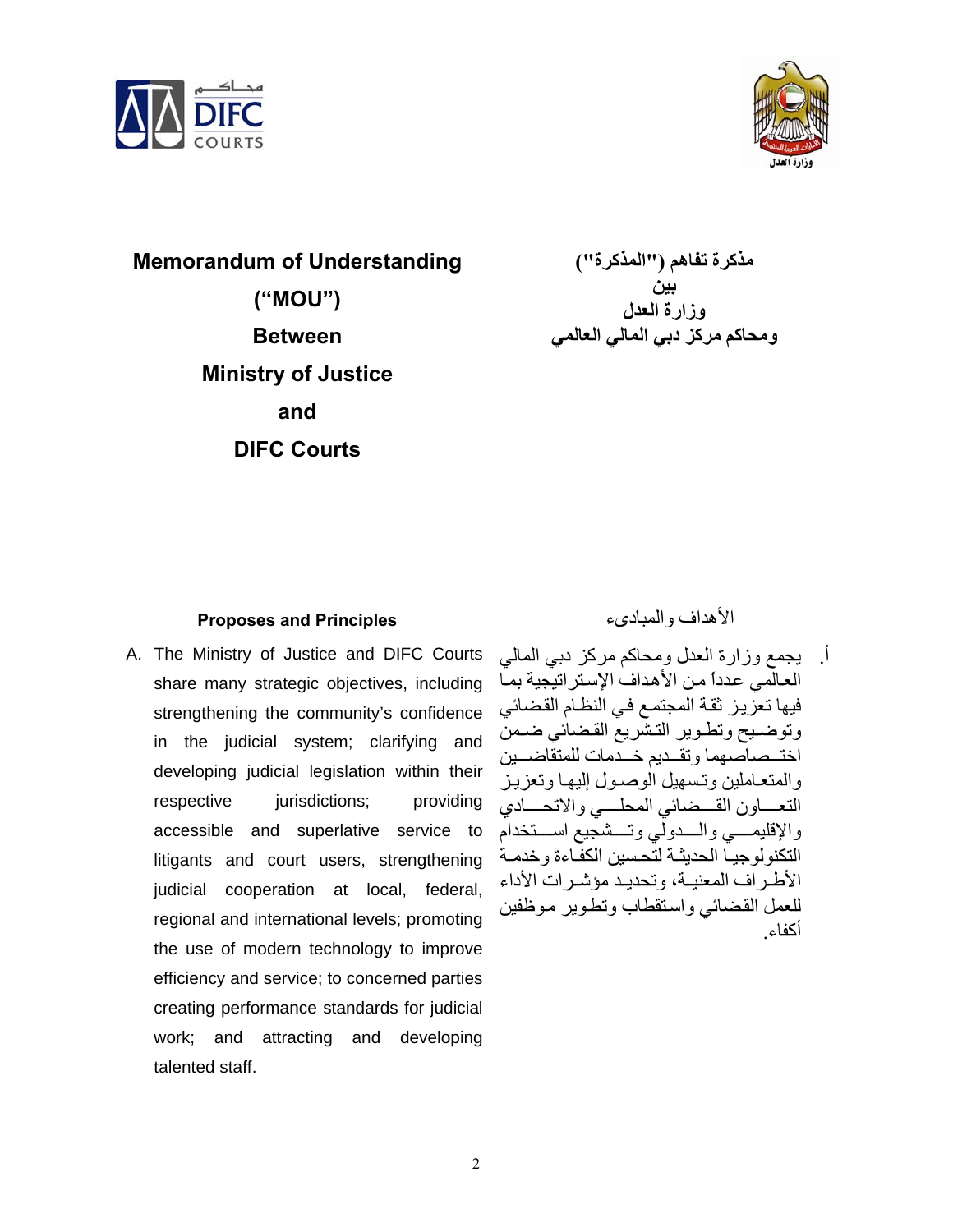

- B. The Ministry of Justice and DIFC Courts wish to enter into this MOU to provide a formal basis for co-operation, including the exchange of information and ideas.
- C. The Purpose of this MOU is to exchange ideas about Legal Matter and is not Intended to modify or supersede any laws or regulatory requirements in force in the United Arab Emirates, Dubai or the DIFC.
- D. The parties desire and believe that the cooperation facilitated by this MOU will further enhance their mutual goals, vision and mission as well as achieving the followings;:
- 1. promote a mutual understanding of each يستجع الفهـم المــشترك للقــوانين التأسيــسية 1 والإجراءات والقواعد والسياسات المعتمـدة ,other's founding laws, procedures, rules policies and ambitions;
- 2. enable them to more effectively discharge their responsibilities to provide efficient and independent judicial systems based on excellence that provides a world class judicial service;



- ب. ترغب وزارة العـدل ومحـاكم مركـز دبـي المالي العالمي في التوقيع على مذكرة تفاهم لتوفير أساس للتعاون الرسمي بينهما بما فيه تبادل المعلومات والأفكار.
- ج. الغرض من هذه المذكرة هو تبادل الأفكار حول المسائل القانونية وليس تعديل أو الغاء أي قـانون أو متطلبـات فـي الأنظمـة الـسارية في دولـة الإمـارات العربيـة المتحدة أو إمـارة دبي أو مركز دبي المالي العالمي.
- د. يومن الطرفان بـأن التعـاون بموجب هـذه المسذكرة سسيعزز أهسدافهما ورؤيتهمسا ورسالتهما المشتركة، كمـا أنـه يحقق الأمور التالية :
- والتوجهات المستقبلية .
- **2)** يؤهلهمــا لأداء مــسؤولياتهما بفاعليــة أكثــر لتوفير أنظمة قضائية مستقلة ذات كفاءة عالية مبنيّة على التميّز والتي تُقَدِّم خدمات قضائية على مستوى عالمي .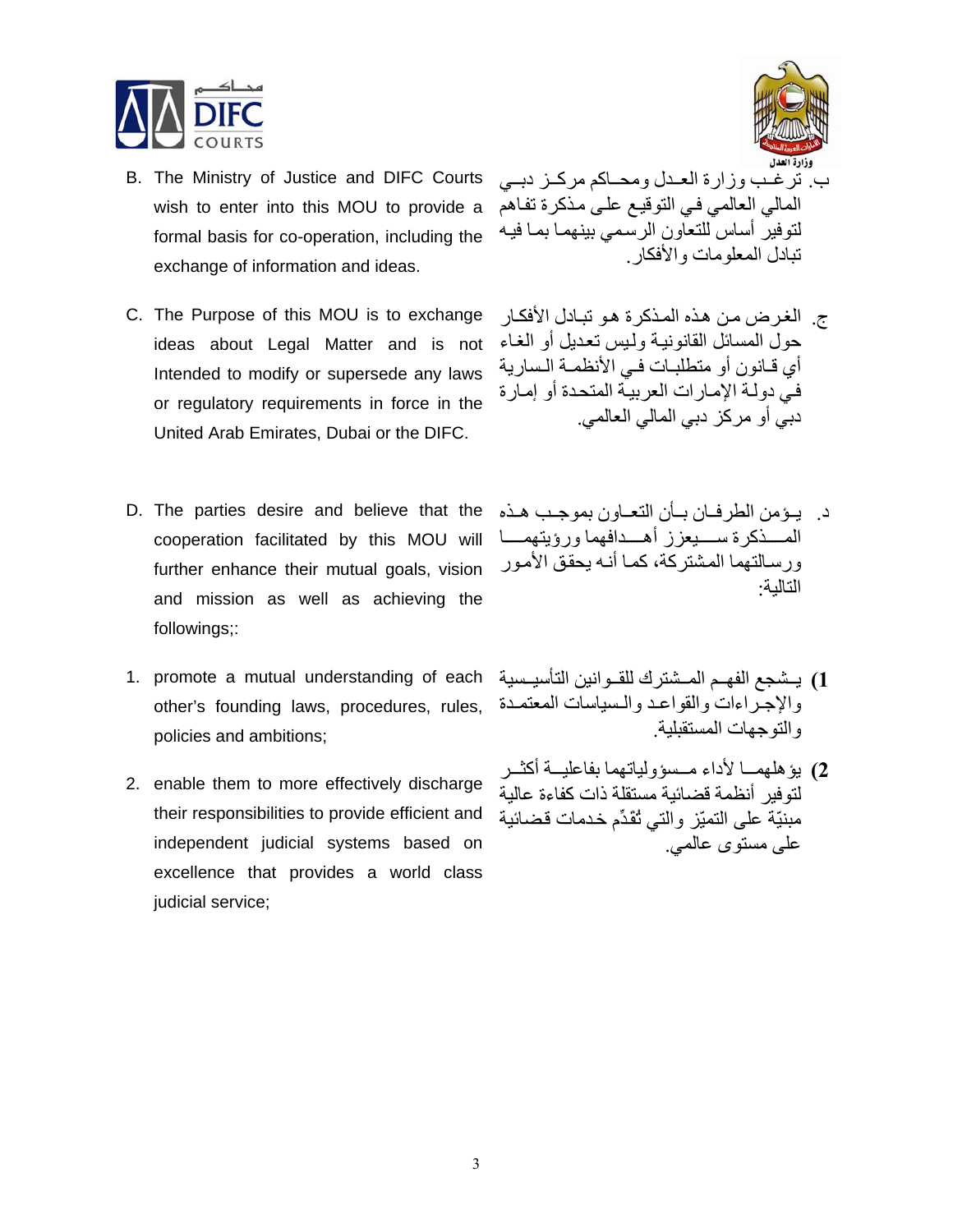

- 3. encourage frank and open discussion and exchange of views on the legal and judicial system, regulation of lawyers, ways of enhancing the development of judicial talent and other shared strategic objectives;
- 4. develop closer ties between the parties في ذلك 4. develop closer ties between the parties به تطوير أطر التعاون بين الجانبين بما في ذلك including cross training;
- Judicial and legal questions and execution of judgements;
- 6. facilitate swiftly the exchange of استخدام تكنولوجية المعلومات لتحسين كفـاءة information about the use of information i technology to improve the efficiency of the operation of the judicial systems (eg electronic case management) and enhance access to information in the Courtroom, both for the judges and the litigants (eg electronic court recording);
- 7) تــسهيل المناقــشة حــول المــسائل القــضائية 7. facilitate discussion about judicial Issues والبحث فـي أفـضل الممارســات المطبّقــة دوليــاً and international best practices;and how to benefit from such practices
- 8. facilitate discussion about the use of المــساهمة فــي وضـــع مبـــادرات للتوعيـــة awareness and education initiatives to

systems, and increase transparency and trust throughout the UAE, the GCC and the rest of

- $\overline{\phantom{a}}$ 3) يـشجع نقاشــاً مفتوحـاً وصــريحاً إضــافة الــي تبادل الأفكار فيمـا يتعلـق بالنظـام القـضائي ولسوائح المحسامين وسمبل تحفيل وتطموير المواهب القضائية والأهداف الإستراتيجية المشتر كة الأخر ي
- التدر بب المتبادل
- 5. encourage closer collaboration regarding كشجيع التعـاون الوطيـد بخـصوص المـسائل القضائية والقانونية وتنفيذ الأحكام القضائية .
	- **6)** سـرعة وتـسهيل تبـادل المعلومـات حـول النظام القضائي (على سبيل المثال عبر إدارة القضايا الكترونيـاً) وتحسين سـبل الوصـول إلى المعلومات في قاعة المحكمـة للقضاة وللمتقاضين (علي سبيل المثال عبر تسجيل محاضر الجلسات الكترونياً).

والاستفادة منها

improve public perception of the justice مستوى الدولـة ودول مجلس التعـاون الخليجـي والتثقيف بهدف تحسين رأي الجمهور حول النظ\م القضائي وزيبادة الشفافية والثقبة عليى والعالم.

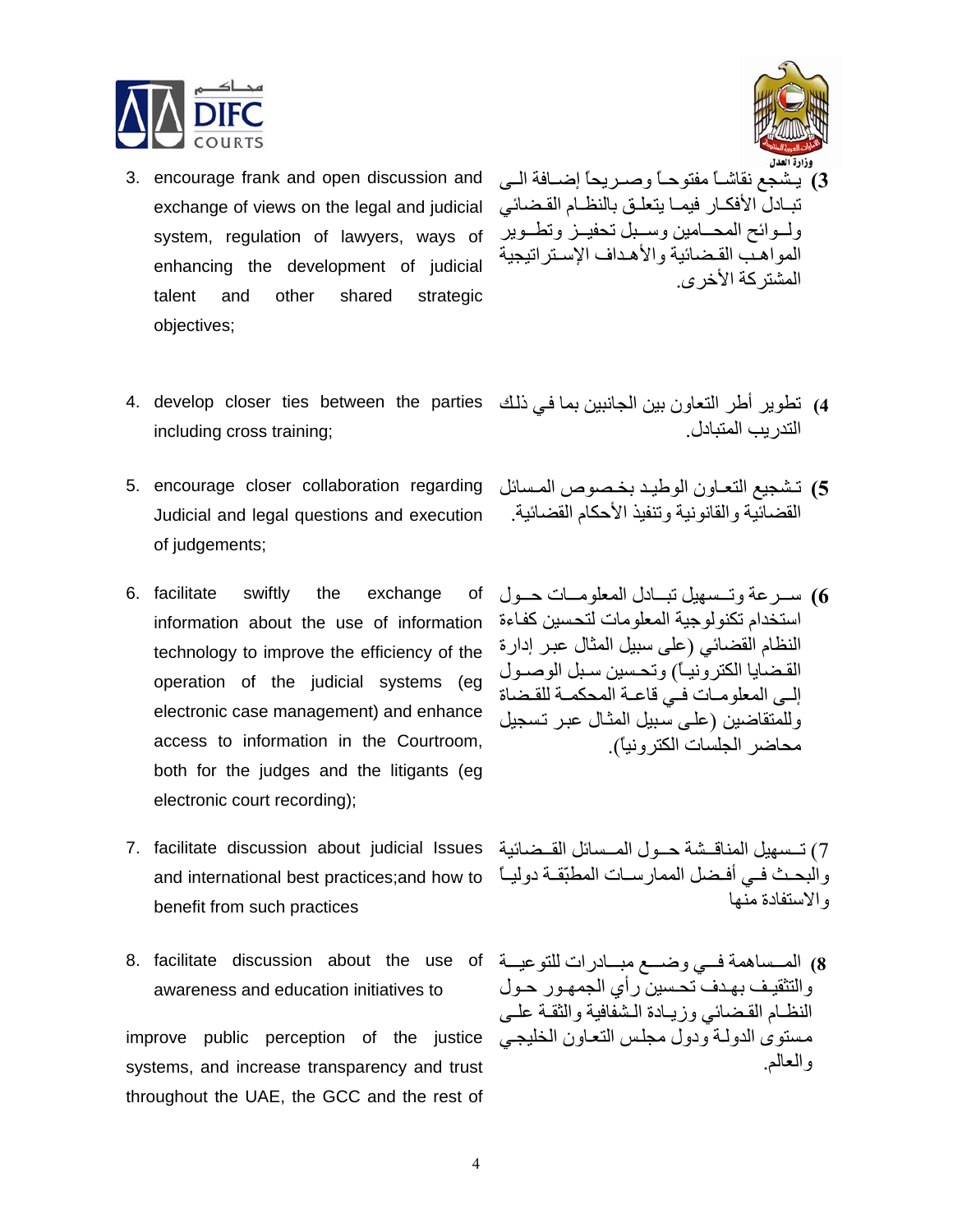

the world;

- 9) تحديـد أواصــر التعــاون للتــدريب القــضائي 19. identify areas of collaboration for judicial training, both in the UAE and internationally, including the use of study trips and professional training;
- 10. allow for the sharing of experiences with regard to the establishment and operation of small claims in a cost effective and efficient manner;
- 11. collaborate in the development of each لكل من الطرفين وتحديد نـواحي التداخل التـي party's KPIs and identify areas of overlap which can be mutually achieved;
- K. Establishing joint committees between the Ministry of Justice and the DIFC Courts to provide recommendations on draft federal and local legislations and develop the mechanism that would allow the delivery of documents between the courts in the country and the DIFC Courts in addition to any roles entrusted to the joint committee by the parties.
- ي- وافق الطرفان على إجراء مراجعة دوريـة لهذه F. The Parties agree to keep the operation of this MOU under review and to consult

 when necessary to improve its operation and resolve any related matters that may arise in its implementation .



- سواء داخل الدولـة أو خارجهـا، ويشمل ذلك الرحلات الدراسية والتدريب المهني .
- **10)** المساهمة بتبادل الخبرات فيما يتعلق بايجاد آليه لادارة المطالبات المصغيرة ومعالجتها بتكاليف أقل . وأداء أفضل
- **11)** التعاون في تحديد مؤشرات الأداء الرئيسي يمكن حلّها باتفاق الجانبين .
- ط- تشكيل لجان مشتركة بين وزارة العدل ومحاكم مركىز دبسي المسالي العسالمي وذلسك لتقىديم توصياتها حول مشاريع التشريعات الاتحادية و<br>والمحلية وكذلك ايجاد آلية لتبادل الوثـائق بـين محاكم الدولـة ومحـاكم المركز إضـافة الـي أيـة مهام أخرى قد يسند لها من قبل الجانبين .

المذكرة والتشاور كلما دعت الحاجة

وحـل أي موضـوع قـد يطـرأ خــلال تنفيـذ هـذه المذكرة.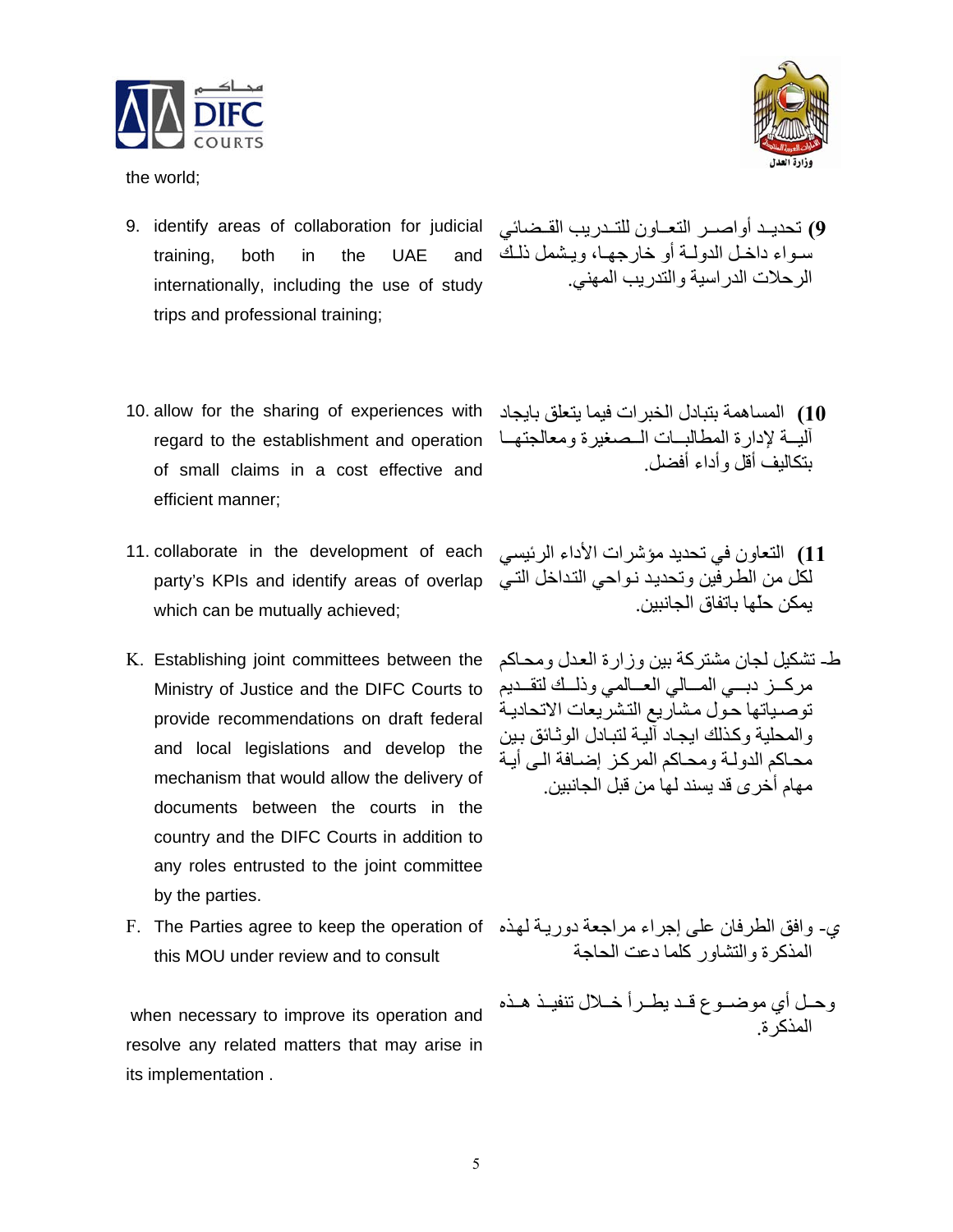

## **COMMENCEMENT** and **TERMINATION**

- G. This MOU takes effect from the date it is signed by both parties and will continue to have effect until terminated by either of them giving at least 30 days advance written notice to the other.
- H. Neither party will make any public disclosure or issue any press releases إصدار نشرة صحفية تتعلق بوجود مذكرة pertaining to the existence of this MOU or to the proposed collaboration without the written consent of the other party, such consent shall include the content of any such release.
- م- لا يـؤثر إنهـاء هـذه المـذكرة علـى الالتزامـات I. Termination of this MOU does not affect such termination and does not include confidentiality of information.



- ك- يستمر العمل بهذه المذكرة من تـاريخ التوقيـع عليها وتبقى سارية المفعول حتى يتم إنهاءهѧا من أحد الأطراف بإشعار الطرف الآخر قبل ثلاثين يومـاً علـي الأقـل مـن إنهـاء العمـل بالمذكر ة
- ل- لمـن يقــوم أي مــن الأطــراف بالتــصريح أو التفاهم أو حسول التعساون المقتسرح دون الحـصول علـي موافقـة كتابيـة مـن الطّرف الآخر مشتملاً على مضمون تلك النشرة .

الناشئة بموجبها قبل إنهاء العمل بها كمـا لا يشمل obligations arised under this MOU prior to الالتز ام بسر بة المعلومات الوار دة فيها

**Effective on: / / 2010** 

**In the presence H.E. Dr. Hadef Jawa'an Al Dhaheri UAE Minister of Justice & H.E. Ahmed Al Tayer Governor of the DIFC** 

**نافذة اعتباراً من : / 2010 / م**

**بحضور معالي الدآتور هادف بن جوعان الظاهري وزير العدل و معالي أحمد الطاير محافظ مرآز دبي المالي العالمي**